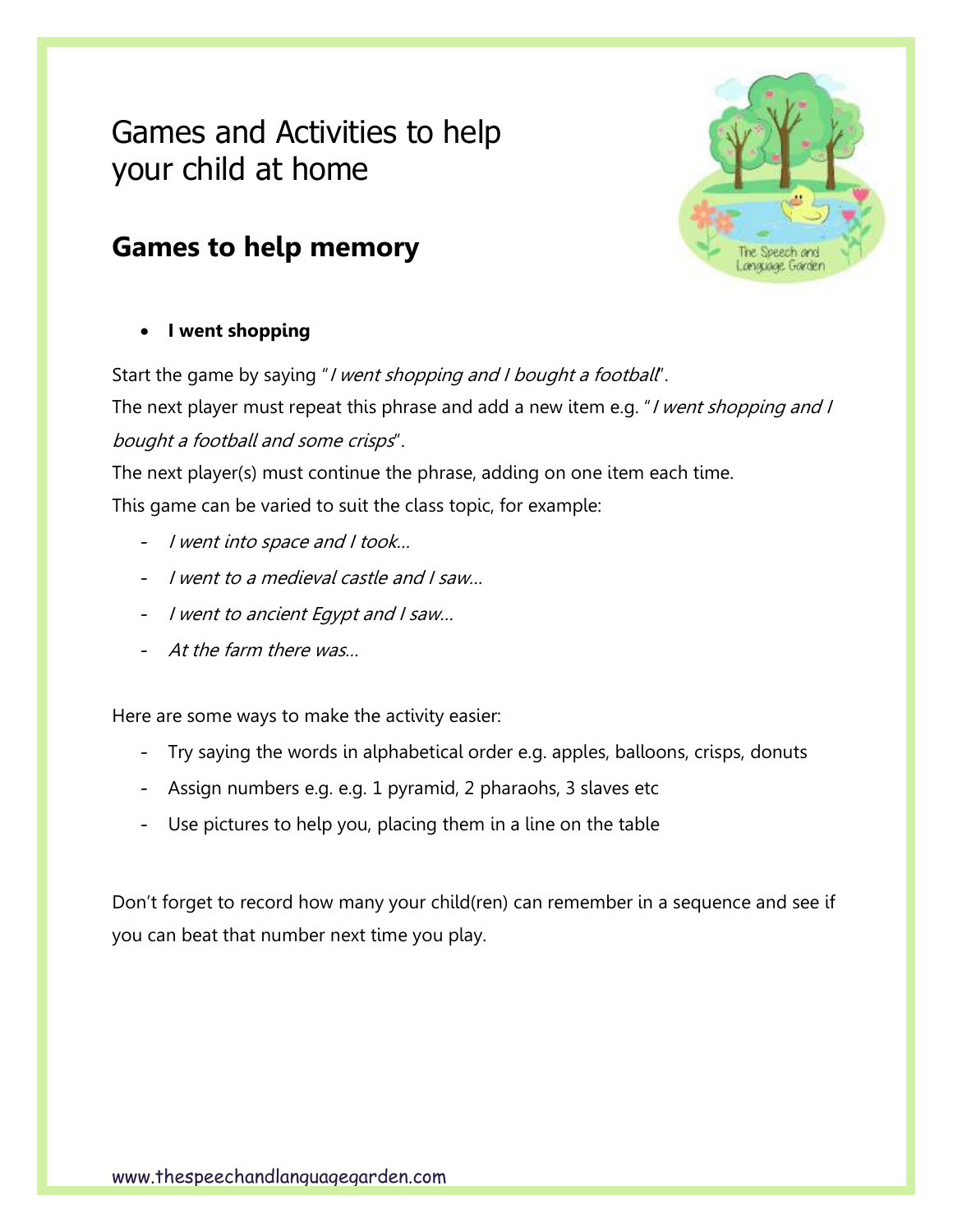#### • **Pass the pen**

An object is passed around the room and each member has to repeat what has been said about it and add another comment about the item. For example, using a pen: Person 1: "you write with it" Person 2: "you write with it and it has a sharp point on the end"

Person 3: "you write with it and it has a sharp point and last week it went to the supermarket"

You don't have to use pens, you can use an item related to the current topic or a random thing from your handbag (I do this a lot!)

Person 1: "this is a teaspoon, it's a little spoon"

Person 2: "this is a teaspoon, it's a little spoon and I ate my yoghurt with it"

Person 3: this is a teaspoon, it's a little spoon, you ate your yoghurt with it and then you washed it"

Or you can get quite inventive:

Person 1: "these are my keys, I use them to unlock things"

Person 2: "these are my keys, I use them to unlock things, including my time machine" Person 3: "These are my keys, I use them to unlock things, including my time machine, so that I can go back in time and see the dinosaurs"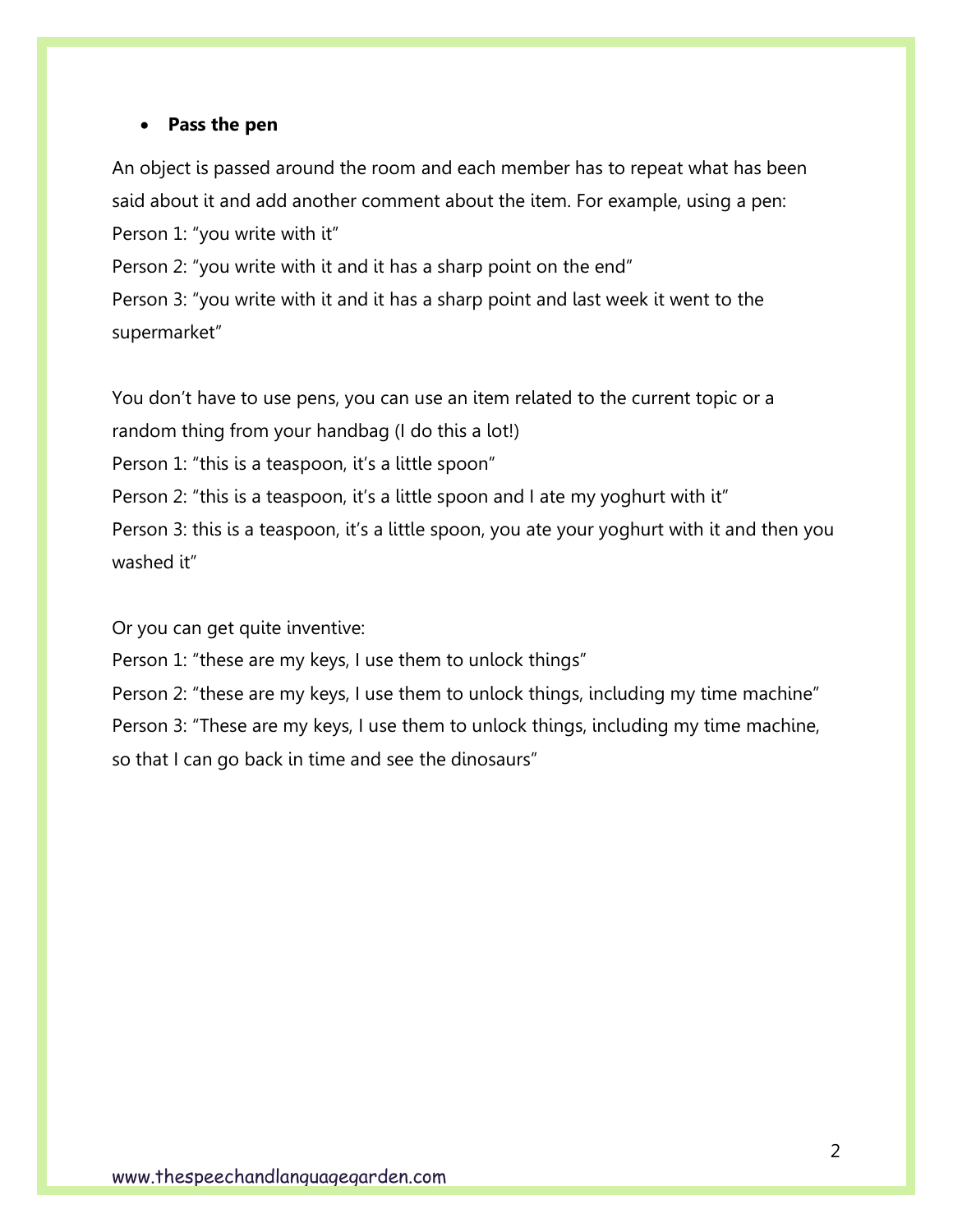### **Games to help Vocabulary**

### • **Heads Up Game**

- o Hold a picture or piece of paper with a word written on it to your forehead. No peeking!
- o The other people in the group or on your team have to describe the item/word to you for you to guess.
- o Can you guess the picture in 20 seconds?
- o You can include words from a topic (like famous footballers, singers, items in the kitchen or tools in the woodwork classroom).
- o There are apps available for you to download and play on your phone or tablet device.

#### • **Tell me 5**

Challenge your child to tell you 5 things in a given category.

Hold up your hand and count the items off on your fingers.

Gradually build up the number of items or decrease the amount of time to make it more challenging.

Try these categories:

- o Vegetables
- o Numbers between 60 and 75
- o Animals in a zoo
- o Colours
- o Items of furniture
- o Toys
- o Things you find at Christmas
- o Things that begin with B
- o Countries
- o Things that are blue

www.thespeechandlanguagegarden.com